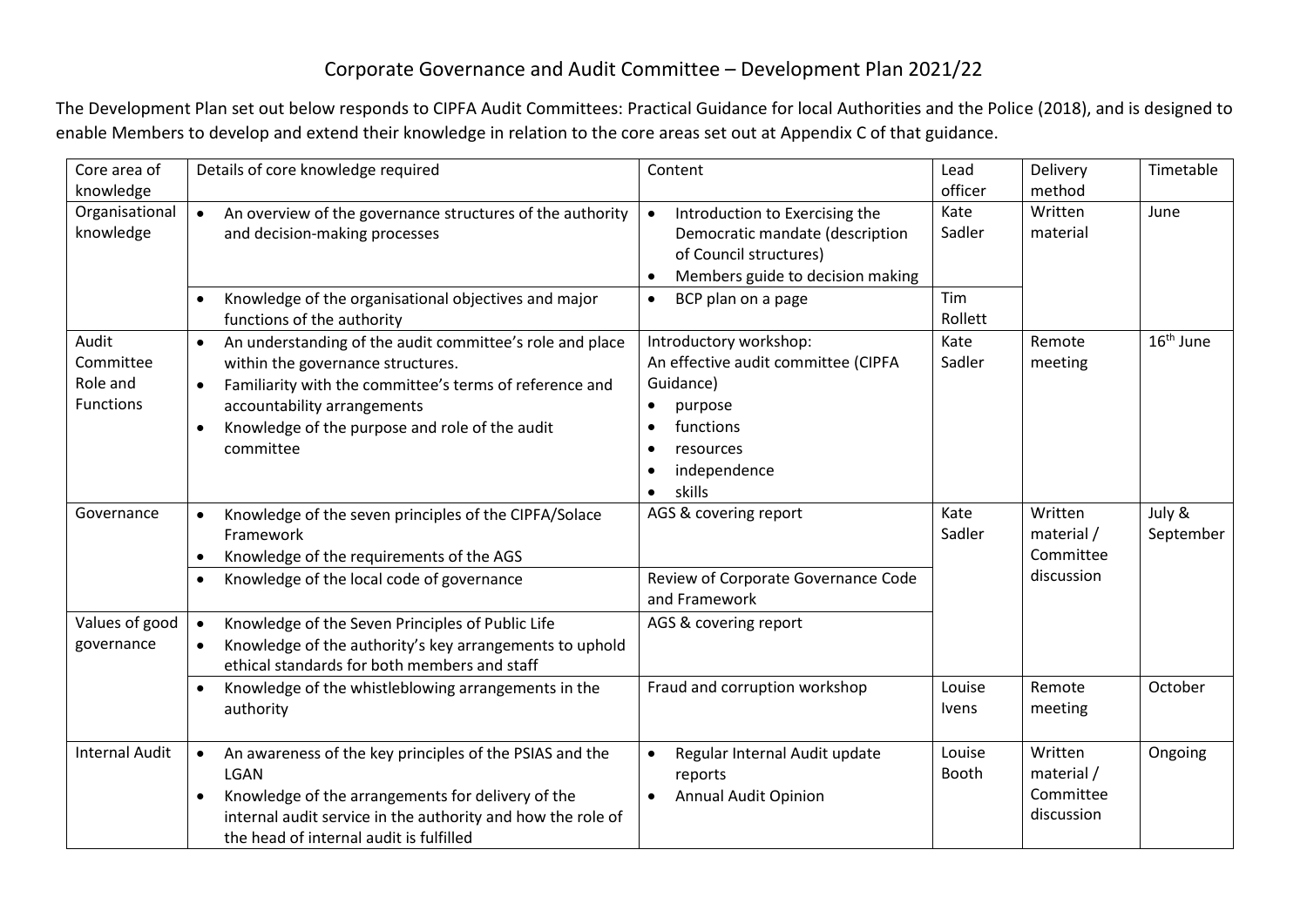| Core area of                   | Details of core knowledge required                                                                                                                                                                                                                                                                                                                                                        | Content                                                                                                                                                                                                                                                                                                      | Lead             | Delivery                                                | Timetable       |
|--------------------------------|-------------------------------------------------------------------------------------------------------------------------------------------------------------------------------------------------------------------------------------------------------------------------------------------------------------------------------------------------------------------------------------------|--------------------------------------------------------------------------------------------------------------------------------------------------------------------------------------------------------------------------------------------------------------------------------------------------------------|------------------|---------------------------------------------------------|-----------------|
| knowledge                      |                                                                                                                                                                                                                                                                                                                                                                                           |                                                                                                                                                                                                                                                                                                              | officer          | method                                                  |                 |
| <b>External Audit</b>          | Knowledge of the role and functions of the external<br>$\bullet$<br>auditor and who currently undertakes this role<br>Knowledge of the key reports and assurances that<br>$\bullet$<br>external audit will provide<br>Knowledge about arrangements for the appointment of<br>$\bullet$<br>auditors and quality monitoring undertaken                                                      | <b>External Audit Workshop</b><br>Introduction<br>$\bullet$<br>Role<br>$\bullet$<br>Independence<br>$\bullet$<br>Redmond<br>$\bullet$<br><b>NAO</b><br>$\bullet$<br>VfM<br>$\bullet$<br>Regular update briefings<br>$\bullet$<br><b>Annual Report</b><br>$\bullet$<br>Contribution to committee<br>$\bullet$ | Gareth<br>Mills  | Remote<br>meeting<br>Written<br>material /<br>Committee | July<br>Ongoing |
|                                |                                                                                                                                                                                                                                                                                                                                                                                           | meetings                                                                                                                                                                                                                                                                                                     |                  | discussion                                              |                 |
| Financial<br>Management<br>and | Awareness of the financial statements that a local<br>$\bullet$<br>authority must produce and the principles it must follow<br>to produce them                                                                                                                                                                                                                                            | <b>Accounts Briefing</b>                                                                                                                                                                                                                                                                                     | Mary<br>Hasnip   | Remote<br>meeting                                       | July            |
| Accounting                     | Understanding of good financial management principles<br>Knowledge of how the organisation meets the<br>$\bullet$<br>requirements of the role of the CFO, as required by The<br>Role of the Chief Financial Officer in Local Government<br>(CIPFA, 2016) and the CIPFA Statement on the Role of<br>Chief Financial Officers in Policing (2018)                                            | Annual assurance report on<br>arrangements for financial<br>management and planning                                                                                                                                                                                                                          | Richard<br>Ellis | Written<br>material /<br>Committee<br>discussion        | September       |
| Counter fraud                  | An understanding of the main areas of fraud and<br>corruption risk to which the organisation is exposed<br>Knowledge of the principles of good fraud risk<br>$\bullet$<br>management practice in accordance with the Code of<br>Practice on Managing the Risk of Fraud and Corruption<br>(CIPFA, 2014)<br>Knowledge of the organisation's arrangements for tackling<br>$\bullet$<br>fraud | Fraud and Corruption Workshop                                                                                                                                                                                                                                                                                | Louise<br>Ivens  | Remote<br>meeting                                       | October         |
| Risk<br>Management             | Understanding of the principles of risk management,<br>$\bullet$<br>including linkage to good governance and decision making<br>Knowledge of the risk management policy and strategy of<br>$\bullet$<br>the organisation<br>Understanding of risk governance arrangements, including<br>the role of members and of the audit committee                                                    | Risk management workshop                                                                                                                                                                                                                                                                                     | Tim<br>Rollett   | Remote<br>meeting                                       | January         |